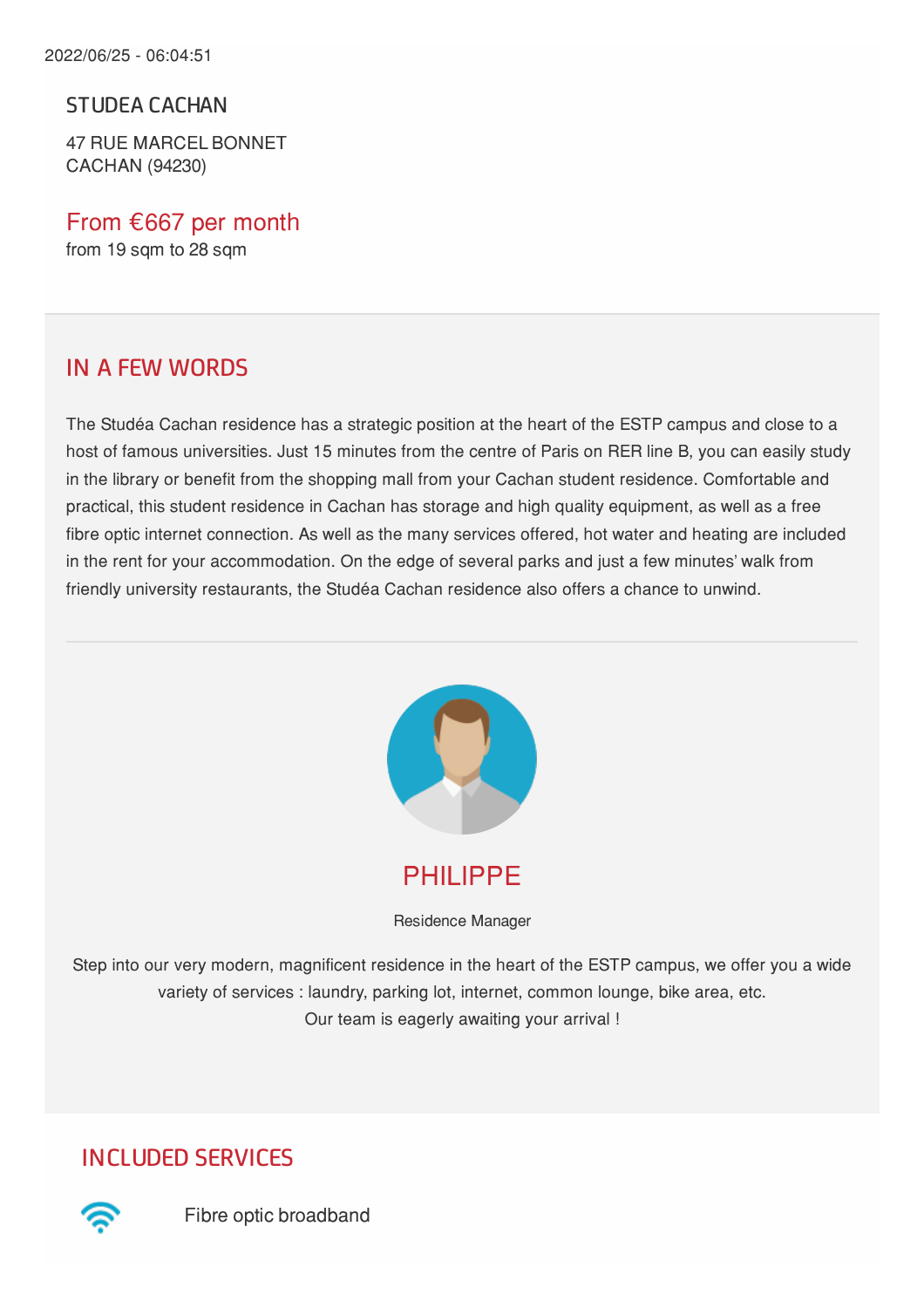

**Cafeteria** 

Laundry hire

Meeting room

Video surveillance

Welcome service

Interphone

# À LA CARTE SERVICES



Laundry room Household service Breakfast Drink distributor Hot meals distributor

Car Park

### MAP OF THE AREA

| <b>Commerces</b> | Peu nombreux  |
|------------------|---------------|
| Vie nocturne     | Un peu animée |
|                  |               |

**Transports**

Très bien desservi

### SCHOOLS WITHIN 3KM RANGE

**SKEMA Business School - ecole-de-gestion-et de-commerce** at -1 m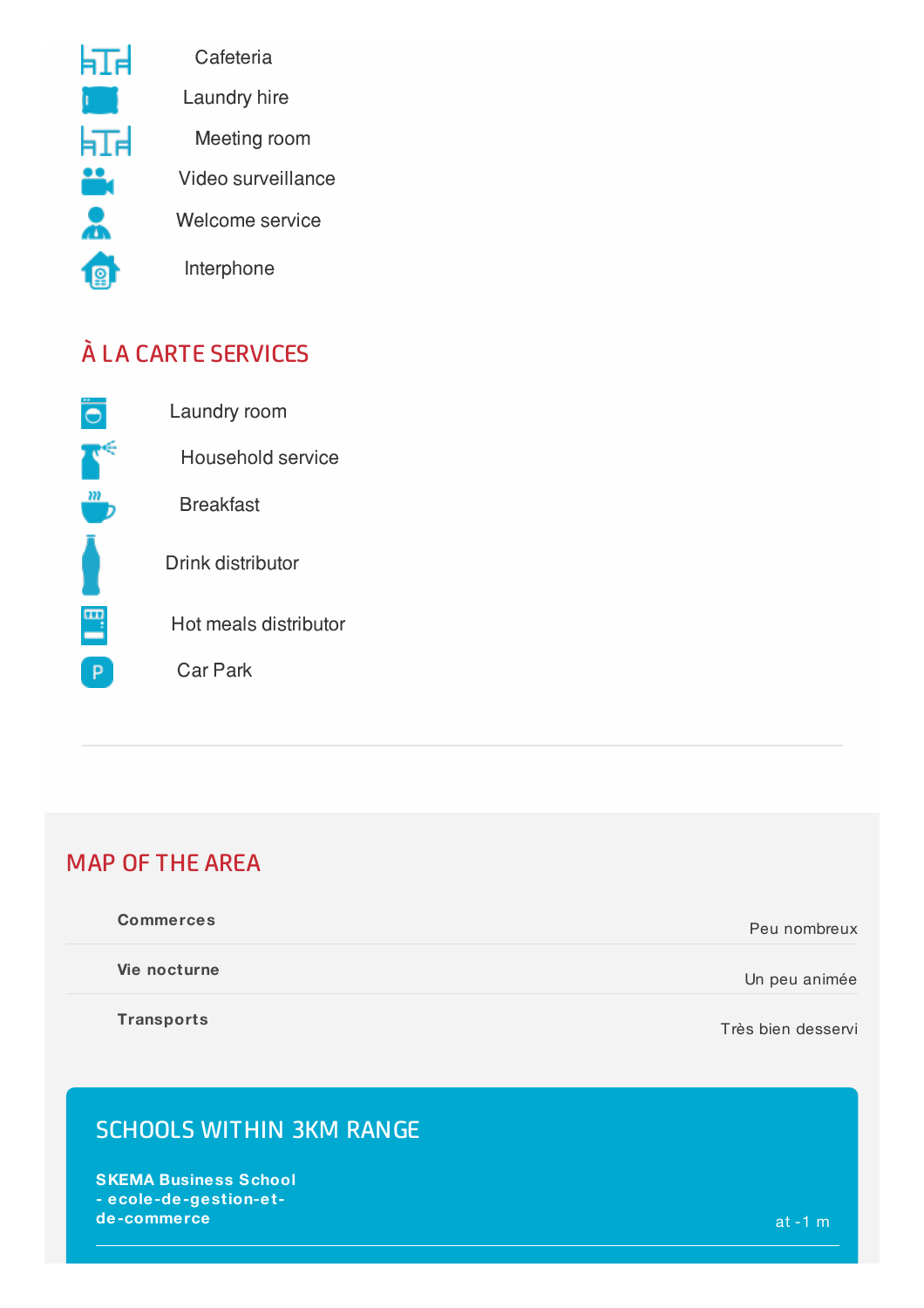| <b>ESSEC</b> - programme<br><b>Global Bachelor in</b> |            |
|-------------------------------------------------------|------------|
| <b>Business Administration</b>                        |            |
| - ecole-de-gestion-et-                                |            |
| de-commerce                                           | $at -1 m$  |
| Ecole hôtelière Ecofih -                              |            |
| <b>lycee</b>                                          | $at -1 m$  |
| <b>El CESI Ecole</b>                                  |            |
| d'ingénieurs industries<br>et services de Toulouse    |            |
| - ecole-d-ingenieurs                                  | $at -1 m$  |
| <b>CFA IT ESCIA - Campus</b>                          |            |
| Cergy - centre-de-                                    |            |
| formation-d-apprentis                                 | $at - 1 m$ |
| Ecole d'ingénieurs                                    |            |
| généraliste ECAM-EPMI                                 |            |
| <b>Cergy - Pontoise -</b><br>ecole-d-ingenieurs       | $at -1 m$  |
|                                                       |            |
| <b>HOLISTÉA - Collège</b>                             |            |
| ostéopathique<br>européen - ecole-de-                 |            |
| sante                                                 | $at -1 m$  |
| <b>IUT de Villetaneuse -</b>                          |            |
| institut-universitaire-                               |            |
| de-technologie                                        | at $-1$ m  |
| <b>IUT de Créteil-Vitry (site</b>                     |            |
| Vitry) - institut-                                    |            |
| universitaire-de-<br>technologie                      |            |
|                                                       | $at - 1 m$ |
| <b>ESCEM Ecole de</b>                                 |            |
| management - ecole-<br>de-gestion-et-de-              |            |
| commerce                                              | $at -1 m$  |
|                                                       |            |

### CHOICE OF YOUR ACCOMMODATION

|                |       |              | Studio – From $\epsilon$ 667 to $\epsilon$ 821 per month – From floor 0 to 6 |                               |                |                         |          |
|----------------|-------|--------------|------------------------------------------------------------------------------|-------------------------------|----------------|-------------------------|----------|
| <b>Surface</b> | Floor | Availability | Rent incl.<br>charges/month                                                  | <b>Administrative</b><br>fees | <b>Deposit</b> | <b>Power</b><br>consum. | Gr<br>aa |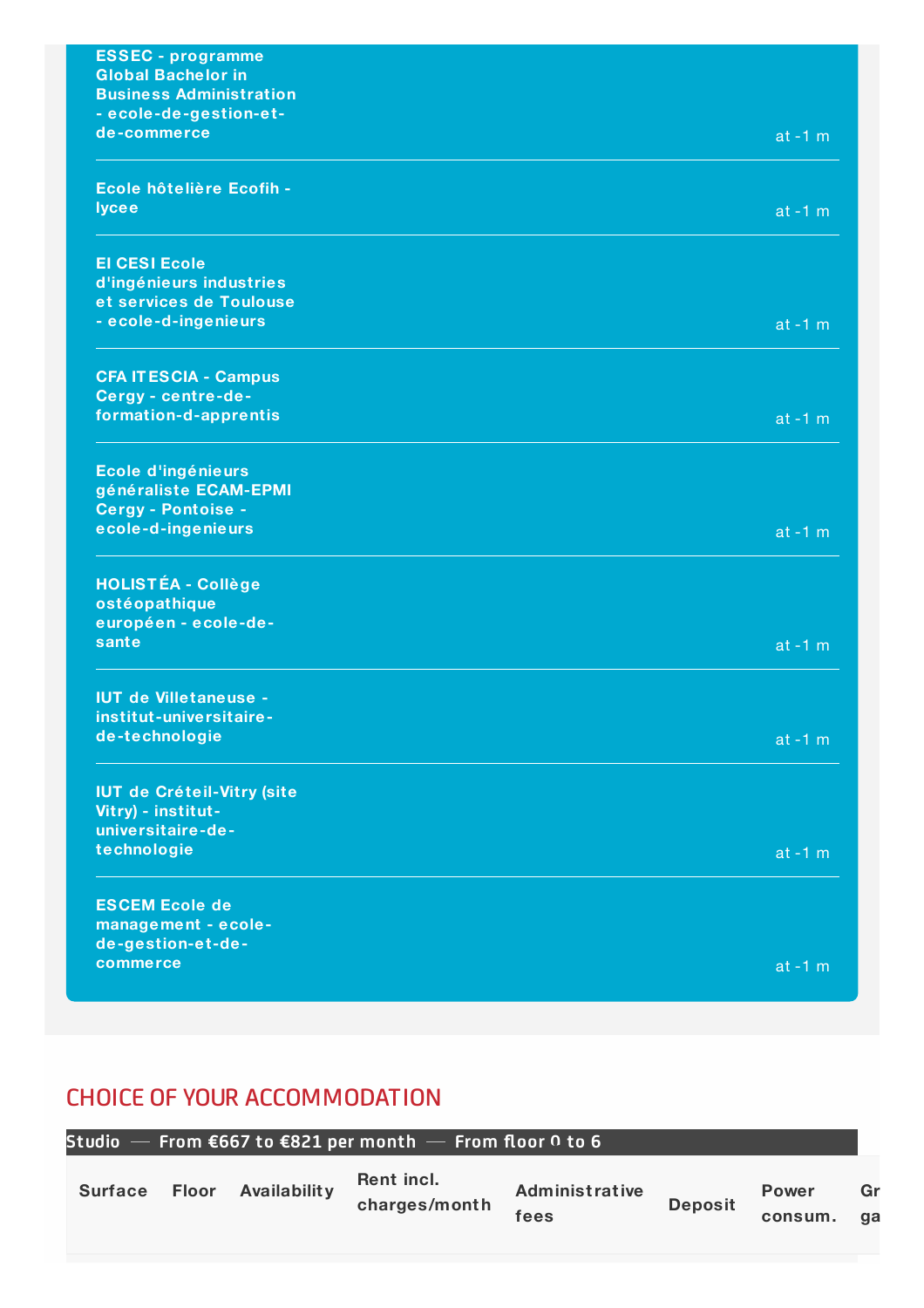| $19 \text{ m}^2$ | $\blacksquare$ | Rented<br>until<br>$2022 - 07 -$<br>01        | 695€ | 650E          |                    | $390\epsilon$ B:77 | $\mathbf{D}$ |
|------------------|----------------|-----------------------------------------------|------|---------------|--------------------|--------------------|--------------|
| $20 \text{ m}^2$ | 6              | Rented<br>until<br>$2022 - 07 -$<br>01        | 723€ | 650€          | 390€               | B:77               | $\mathsf D$  |
| $20 \text{ m}^2$ | 6              | Rented<br>until<br>$2022 - 07 -$<br>04        | 723€ | 650E          | 390€ B:77          |                    | $D$ :        |
| $20 \text{ m}^2$ | $\overline{4}$ | <b>Rented</b><br>until<br>$2022 - 07 -$<br>07 | 723€ | 650€          | 390€               | B:77               | $\mathsf D$  |
| $22 \text{ m}^2$ | $\overline{5}$ | <b>Rented</b><br>until<br>$2022 - 07 -$<br>15 | 755€ | 650€          | 390€               | B:77               | $D$ :        |
| $23 \text{ m}^2$ | $\overline{2}$ | Rented<br>until<br>$2022 - 07 -$<br>20        | 744€ | 650€          | 390€               | B:77               | $\mathsf D$  |
| $20 \text{ m}^2$ | $\mathbf 0$    | Rented<br>until<br>$2022 - 07 -$<br>25        | 667€ | 650€          | 390€ B:77          |                    | $D$ :        |
| $22 \text{ m}^2$ | 6              | Rented<br>until<br>$2022 - 07 -$<br>28        | 757€ | 650E          | $390\epsilon$ : 77 |                    | : 3          |
| $28 \text{ m}^2$ | 6              | Rented<br>until<br>2022-08-<br>01             | 821€ | 650E          | $390\epsilon$ B:77 |                    | $D$ :        |
| $19 \text{ m}^2$ | $\mathbf{0}$   | Rented<br>until<br>2022-08-<br>02             | 667€ | $650\epsilon$ | 390€ B:77          |                    | D            |